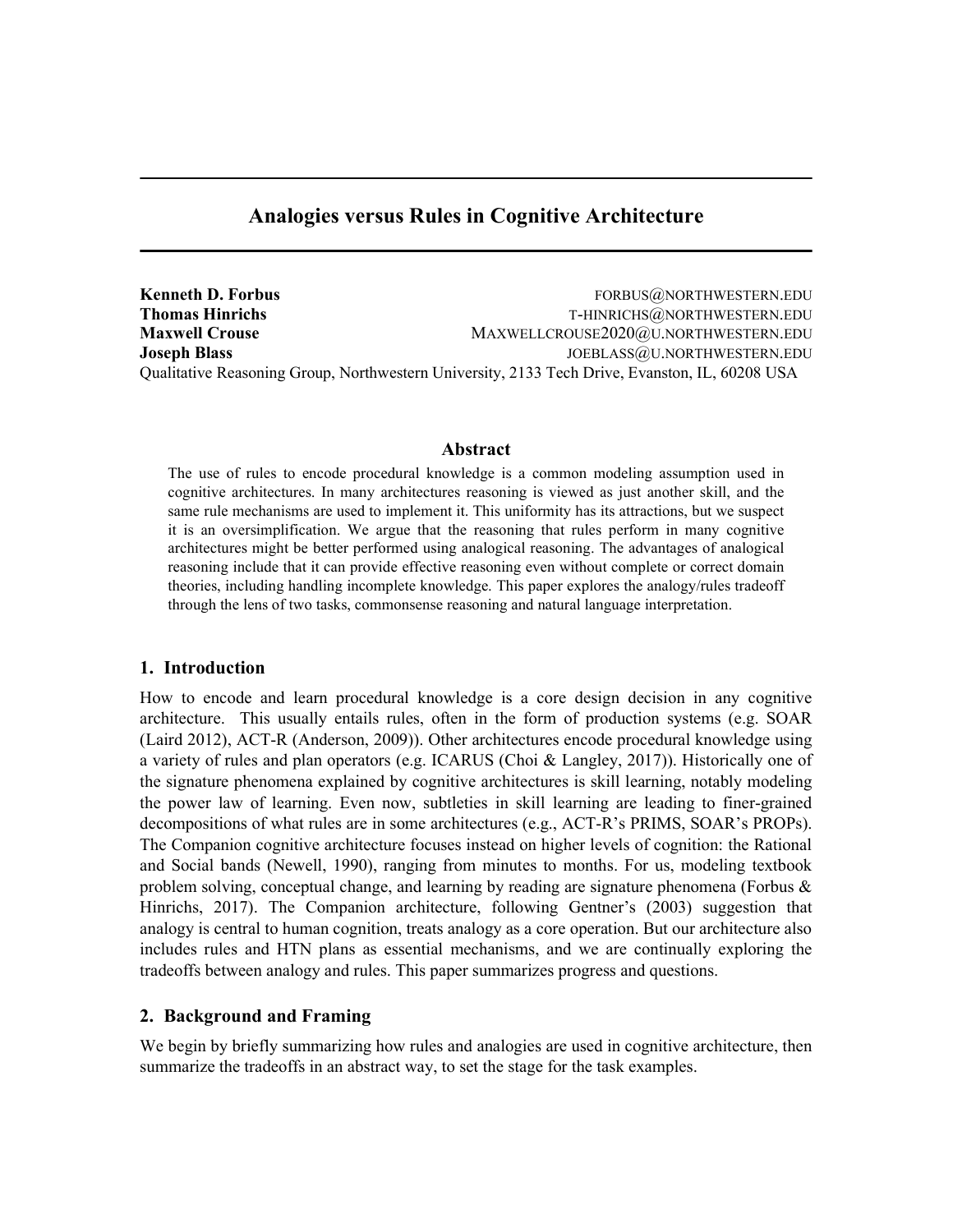#### 2.1 Rules in Cognitive Architecture

A variety of forms of rules have been used in cognitive architectures. The two most common architectural choices are production rules, which operate via forward-chaining over chunks (structured representations of data), and logic-like rules, which can operate with different control strategies over data encoded in predicate-calculus style statements. In both cases, it is assumed that there can be potentially many rules, leading to the knowledge deployment problem. In SOAR and ACT-R, rule and chunk selection are handled via spreading activation mechanisms intended to model human memories. In the Companion architecture, Horn clause rules are backward chained, similar to Prolog, but without any imposed ordering across rules. All relevant rules are run with respect to the *logical environment* of a query, i.e. a Cyc-style microtheory and what it inherits from. Computation only operates on data and rules visible within the logical environment.

 Functionally, rules can play many roles. One is encoding, translating from input representations available to the system into forms more amenable for subsequent processing.<sup>1</sup> Another is reasoning, drawing conclusions from other information. A third is *acting* through predicates that, when concluded, are tied to the system's effectors. In architectures which include planners as an explicit module, acting is often restricted to primitive plan operators, and plans provide a procedural language for organizing multi-step operations. Thus, when control structures are needed, plans tend to be used (often HTN plans), although in other architectures control structures are provided by operators implemented via rules (e.g. SOAR).

### 2.2 Analogy in Cognitive Architecture

We use Gentner's (1983) structure-mapping theory of analogy, where analogy and similarity are modeled via a comparison process that aligns elements of structured representations. We have developed computational models of analogical matching, retrieval, and generalization that have been used to model existing psychological phenomena and have made successful psychological predictions.<sup>2</sup> The Structure-Mapping Engine (SME) provides a computational model of analogical matching. Analogical retrieval is modeled via MAC/FAC which uses a two-stage map/reduce process for scalability. Analogical generalization is modeled via SAGE, which uses SME and MAC/FAC to construct probabilistic structured representations incrementally from a stream of examples. These models have also been used in performance-oriented systems, and are used in the Companion architecture, via procedural attachments to predicates, which invoke these models on the representations denoted by their arguments.

 Unlike similarity operations involving vectors, matrices, or tensors, which only produce a numerical estimate of similarity, SME produces *mappings* to describe a comparison. A mapping contains a numerical estimate of similarity, plus two other kinds of information. First, it provides correspondences that indicate which aspects of a description align with another. These explain the ways in which descriptions are alike. Second, it provides *candidate inferences* that describe

<sup>&</sup>lt;sup>1</sup> ARCADIA (Bridewell & Bello, 2016) uses components intended to model aspects of visual processing which are flexibly combined based on attention to handle encoding; Companions use CogSketch for highlevel visual perception, which operates at a coarser level of modeling and without an attention model.

<sup>&</sup>lt;sup>2</sup> Space limitations preclude model citations, see (Forbus & Hinrichs 2017) for details.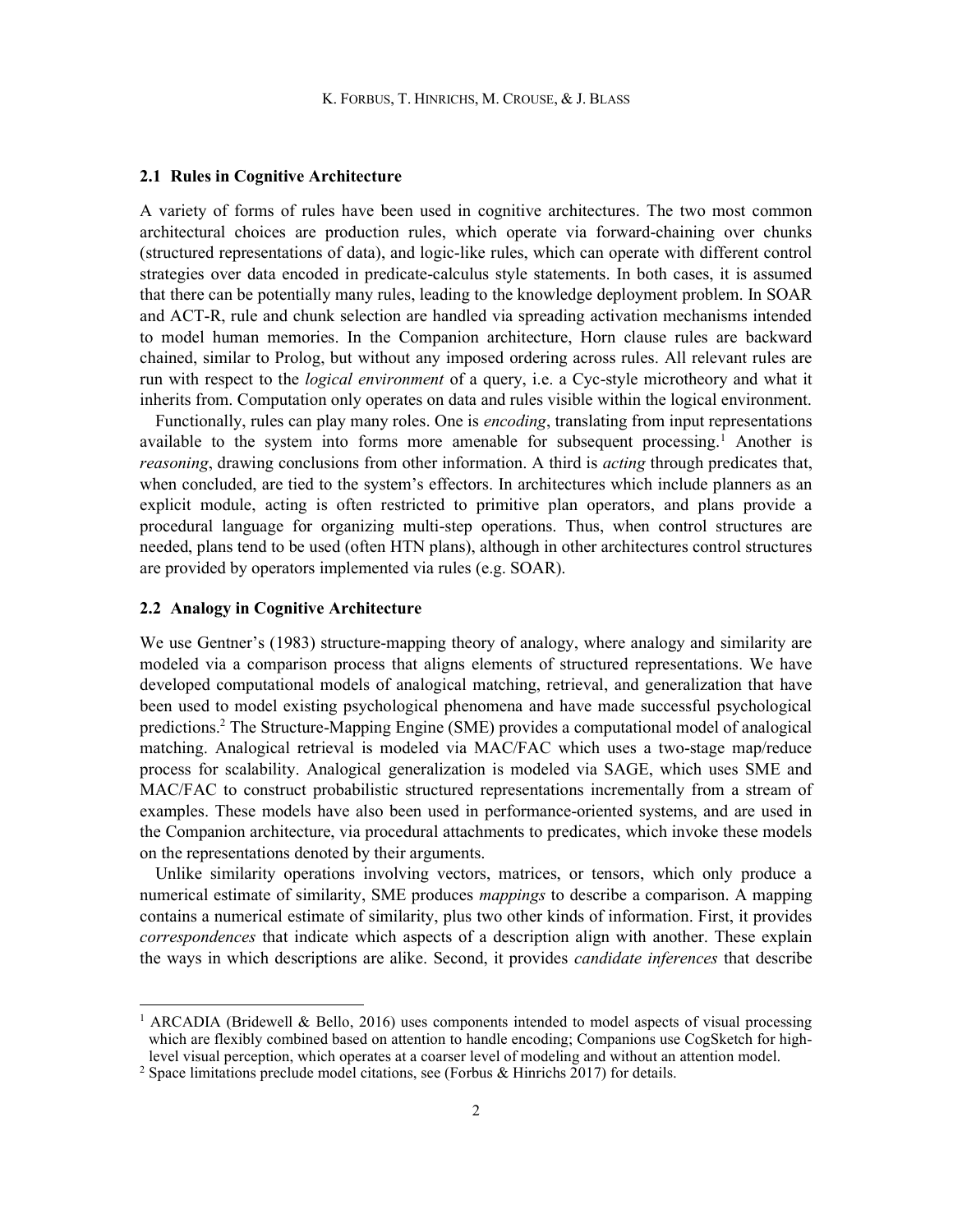how information from one description can be projected into the other using the correspondences. These provide a form of pattern completion, a way to conjecture new knowledge.

 Because candidate inferences project information, analogical matching can be used to perform deduction, abduction, and induction (e.g. Forbus 2015). Consider for example an implies statement which is a candidate inference. If the mapping includes the antecedents for the implication, and the consequent is new, the inference is a deduction. If the consequent is known but one or more of the antecedents is not, the inference is an abduction. If the relationship in a candidate inference is not a connective, then it is an inductive hypothesis. Several other cognitive architectures have included analogy in some way as a component, e.g. some versions of PRODIGY included a derivational analogy system (Veloso & Carbonell, 1993) and AMBR (Kokinov & Petrov, 2001) implements analogy using micro-agents that also perform deduction and induction.

#### 2.3 Tradeoffs in using analogies versus rules

It has been argued (Forbus & Gentner, 1997; Gentner & Medina, 1998) that there is a continuum of representations used in human learning, with the most concrete being specific examples, applied by analogy to new situations, and the most abstract being rule-like structures, constructed via analogical generalization. These sparse relational descriptions produced by SAGE are retrieved via MAC/FAC and applied to new situations via SME, providing an analogical mechanism for rule-like reasoning. This provides an attractive uniformity of mechanism. That said, Companions still use Horn clause rules for encoding, constraint checking, various forms of "glue" inference, and grammar rules for syntactic parsing. Whether this is an engineering approximation or something reflecting an architectural mechanism is an open question. Is there a transformation step, where sufficiently robust generalizations are converted into rules with explicit variables that are retrieved and applied via mechanisms besides analogy? Or can rules be eliminated? The analogy-based models shown for the two tasks in the rest of this paper illustrate the power to be found in some of those intermediate levels of representation.

### 3. Task 1: Commonsense Reasoning

Commonsense reasoning is one of the most difficult challenges in AI (Davis & Marcus, 2015). Massive amounts of knowledge are needed, but approaches vary in how it is encoded. Cyc, for example, focuses on axioms in a highly expressive logic. While we view this as a valuable approach, it leaves out experiential knowledge, the everyday experiences people often use in reasoning. Recent neural network approaches distill massive amounts of text into language models and attempt to provide commonsense predictions. For example, Yang et al. (2018) demonstrate that ordinal judgments about everyday properties can be derived from a carefully designed language model. This seems worth pursuing, although the outputs from such models currently can be quite noisy (e.g. Bosselut et al. 2019). Our hypothesis is that language-level models are too low-precision to handle the range of human commonsense reasoning, but general axioms omit experience. What role do such episodic memories play in commonsense reasoning and what is their structure?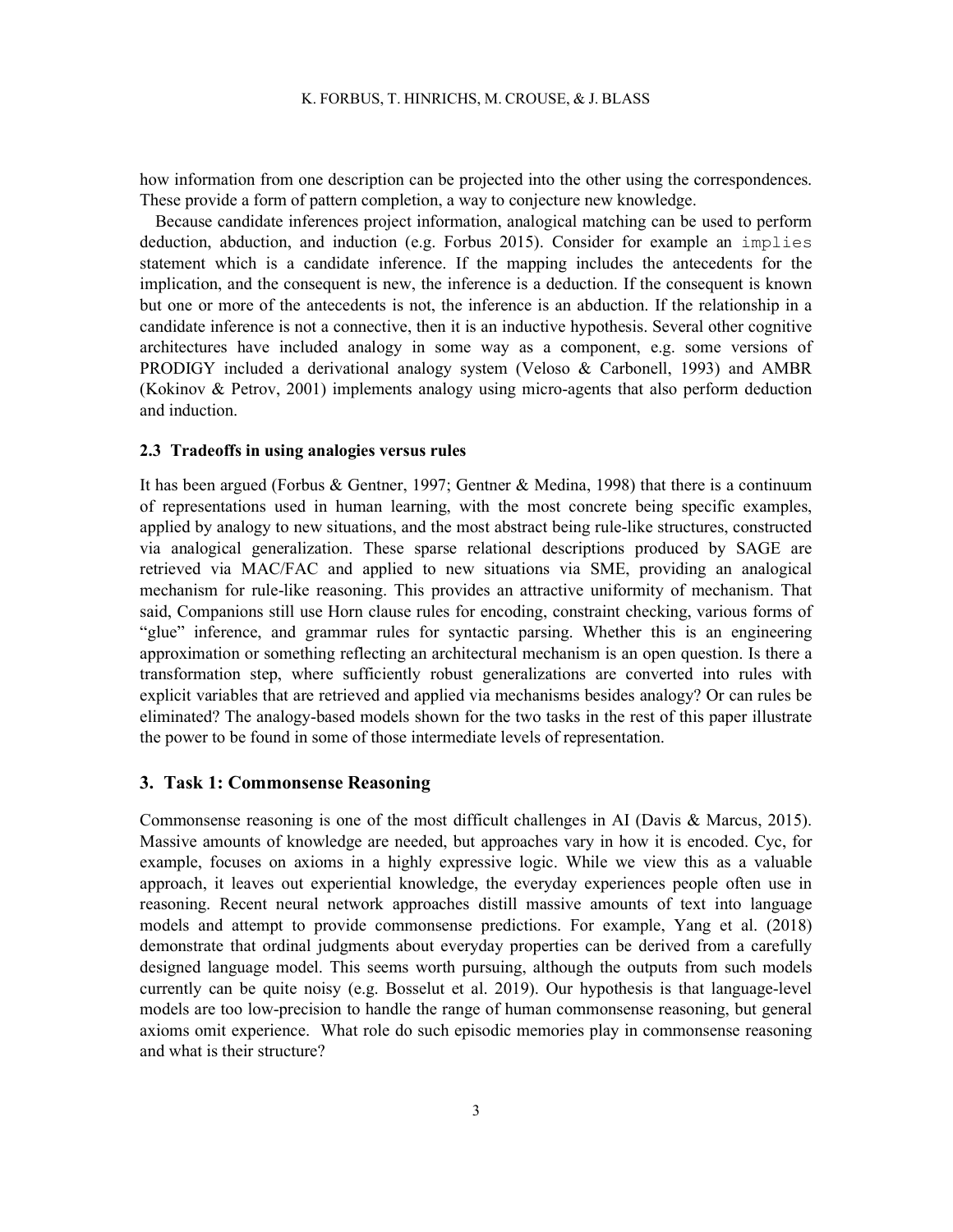Our approach is to organize episodic memory as cases, suitable for analogical reasoning and for distilling more rule-like knowledge via analogical generalization. We have proposed that such cases should be small common sense units (CSUs), consisting of just one or two events that are extracted from larger interconnected episodic memories (Blass & Forbus, 2017). These are concrete descriptions applied by analogy to predict or explain situations. Their size makes them compositional, and thus we do analogical chaining, treating CSUs like rules, except applied via SME. This approach has provided reasonable performance on a subset of a commonsense test.<sup>3</sup>

 CSUs have several advantages over rules. They can be directly generated via natural language microstories, one to three sentences long, e.g. "The airplane malfunctioned. This caused the airplane to crash.", in a process that is far simpler than formulating expressive logical rules. Each CSU can be used for both prediction and explanation, depending on which way the analogy works, e.g. if an airplane malfunctions it might crash, and if an airplane crashes, it could be due to a malfunction. Unlike logical rules, they are not guaranteed to be sound, so using them is more of an evidential process. This can lead to bizarre conclusions at times, and being able to filter via additional experience about what combinations of events are common is one of several methods we are experimenting with to evaluate and guide such reasoning. A benefit of CSUs over logical axioms for abduction is that they are more focused and generate fewer possible explanations.

# 4. Task 2: Semantic interpretation of natural language

High-precision natural language understanding remains an open challenge. Analogy has been proposed as the key mechanism by which people learn language (Tomasello 2003) and we have some computational evidence that structure-mapping can be used to learn and apply constructions (McFate et al. 2017). That said, as an engineering approximation we often use a layered approach in our language experiments, including an off-the-shelf parser with hand-built broad-coverage grammar, linked FrameNet/OpenCyc semantic information, and Discourse Representation Theory to handle higher-order constructs like counterfactuals and quantification. The tradeoff between rules and analogy comes at higher levels of interpretation, where task and context help focus and elaborate the analyses produced by the domain- and task-independent processes.

 The rule-based approach consists of finding narrative functions (Tomai & Forbus, 2009), which are abductive hypotheses about the role of statements in the ongoing description of the meaning of the text. Similar rules are also used to interpret texts whose semantics can be captured in terms of qualitative models (McFate et al. 2014). While effective, hand-coding rules is laborintensive, and thus we have sought ways to automatically learn these higher levels of processing.

Our analogical  $O/A$  training approach (Crouse et al. 2018) learns *query cases* for natural language question answering. The learning process operates by taking the space of interpretations produced by the NLU system for the questions (and for the answers, if weakly supervised data is given, or logical forms, if the task provides those) and uses connection graph techniques to find paths in the knowledge base that connect possible interpretations. For example, in "What states border Texas", the meaning of state as a geopolitical entity can be linked with the interpretation for "Louisiana", whereas a state of matter cannot. Query cases are automatically constructed as

<sup>&</sup>lt;sup>3</sup> Limitations in our NLU system have to date prevented us from running Companions on the entire test.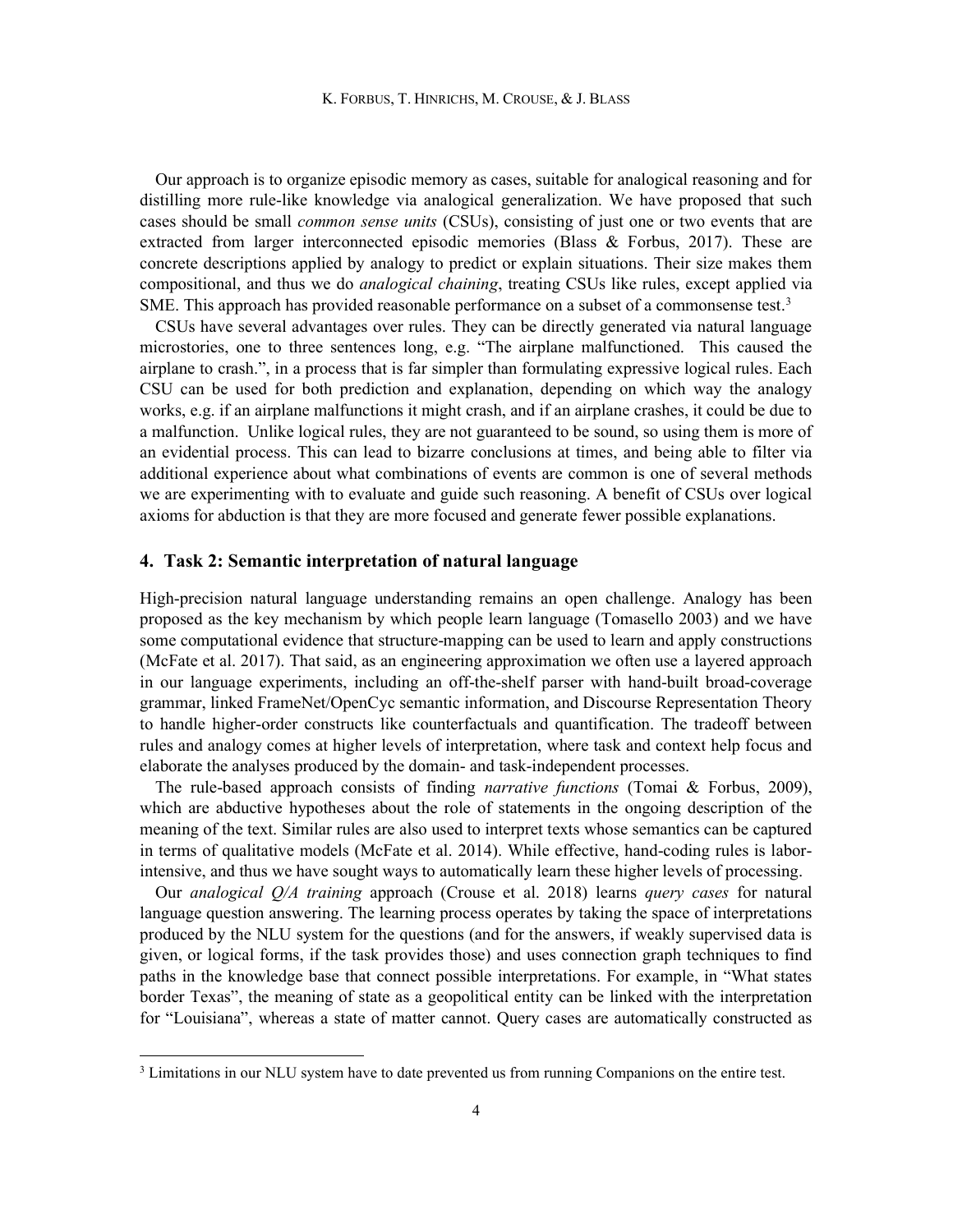#### K. FORBUS, T. HINRICHS, M. CROUSE, & J. BLASS

small pieces of this analysis, so that they can be composed when answering questions. For example, having been trained on the example above, the system can already answer questions like "What states border states that border Nevada?" by applying the same query case twice. The application process during question-answering uses MAC/FAC to retrieve relevant query cases, thereby potentially providing scalability. Query cases consist of a consequent plus a set of antecedents. The analogical match of a query case to the interpretation of a new question provides substitutions for these statements, and the consequent is used in the query being constructed if a sufficient number of the antecedents are also included in the match. Analogical Q/A training provides considerable data efficiency over other machine learning techniques (Crouse et al. 2018) and has been used with other ML benchmarks as well as in a deployed system (Wilson et al. 2019). Whether analogical Q/A training can be extended to learn all of the narrative functions needed for broad natural language understanding is an exciting open question.

## 5. Discussion

Our results on analogical chaining and analogical Q/A training suggest that analogy can play a key role in cognitive architectures. Rules can be viewed as just one end of a continuum rooted in experience and refined via analogical generalization into increasingly abstract representations. Are all rules learned this way? Rules for encoding and reasoning seem excellent candidates, whereas action rules seem harder. Is there ever a transition to more traditional rules, complete with pattern variables and simpler pattern-matching strategies? Perhaps, and adapting chunking mechanisms found in SOAR and ACT-R might provide a path for this transformation.

 The techniques used here are knowledge-intensive, e.g. using ontological reasoning to test conclusions, connection graphs over relational knowledge base contents in learning query cases. We expect these tasks only scratch the surface of the ways that cognitive architectures can benefit from large-scale knowledge bases. To help others explore these issues, our NextKB knowledge base, which integrates linguistic, visual, and conceptual knowledge, is publicly available under a Creative Commons Attribution-Only license, and the current version of SME is available as opensource software.<sup>4</sup> We encourage you to think about how your own cognitive architecture experiments might benefit from analogy and ample knowledge.

## Acknowledgements

This research was supported by the Air Force Office of Scientific Research and the Office of Naval Research.

## References

Anderson, J. R. (2009) How can the Human Mind Occur in the Physical Universe? Oxford University Press.

Blass, J. & Forbus, K. (2017). Analogical Chaining with Natural Language Instruction for Commonsense Reasoning. Proceedings of AAAI 2017.

<sup>4</sup> NextKB at www.qrg.northwestern.edu/nextkb/; SME at http://www.qrg.northwestern.edu/software/sme4